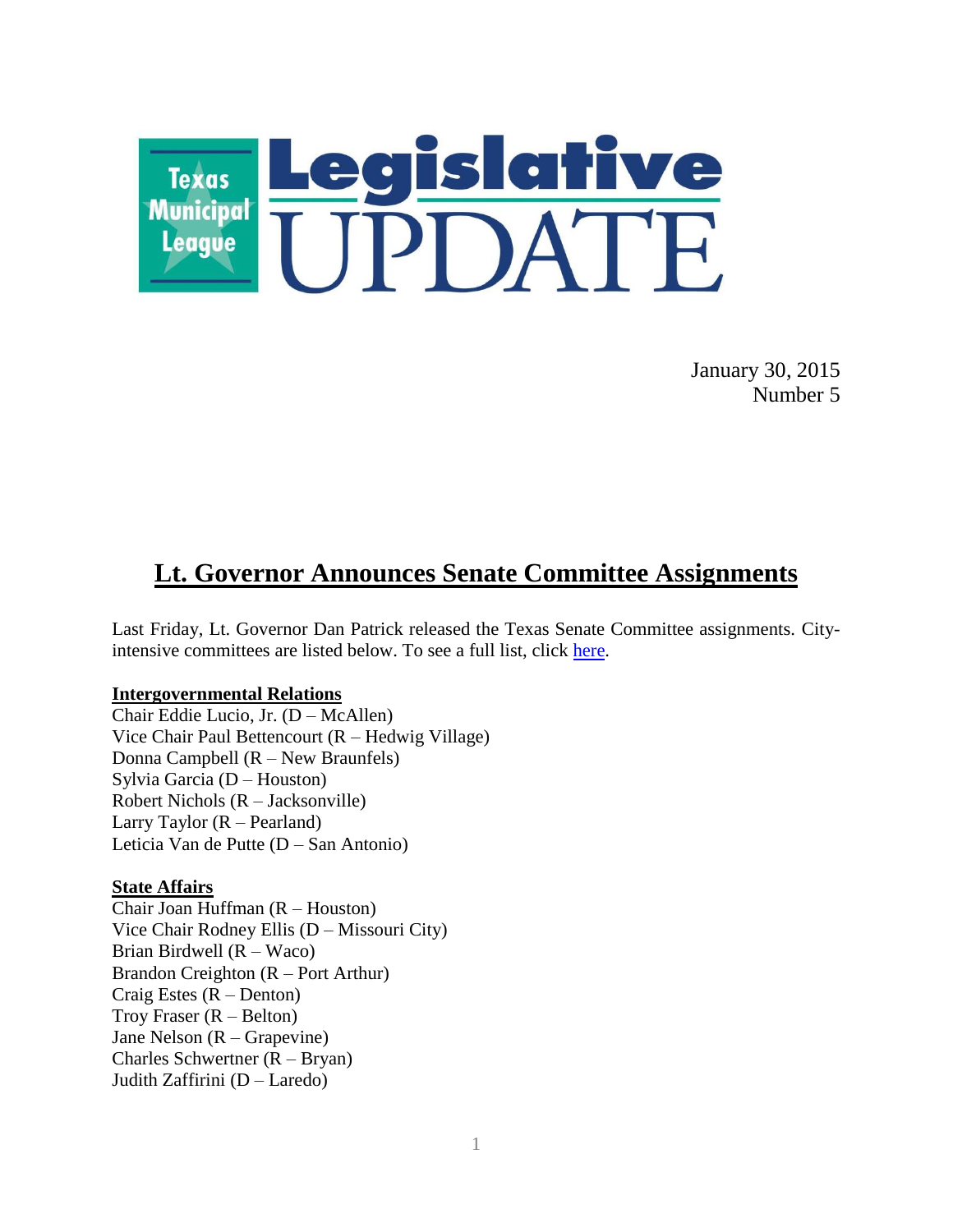## **Transportation**

Chair Robert Nichols (R – Jacksonville) Vice Chair Don Huffines (R – Farmers Branch) Rodney Ellis (D – Missouri City) Troy Fraser  $(R - Belton)$ Sylvia Garcia (D – Houston) Bob Hall  $(R - Mesquire)$ Kelly Hancock (R – North Richland Hills) Lois Kolkhorst (R – Brenham) Van Taylor (R – Plano)

# **More Interim Legislative Reports Released**

Legislative committees are given items to study during the interim, and each committee then reports its recommendations on those items. The last edition of the *Legislative Update* summarized several reports that had been released. Additional city-related committees have issued reports, and the following is a brief summary of those reports. More reports will be issued in the coming weeks, and will be summarized as well.

## **House Committee on Culture, Recreation, and Tourism**

Charge: Evaluate the Texas Film Commission and the Texas Music Office to determine their effectiveness in economic development in Texas. Determine how the offices can better collaborate with local economic development entities and state agencies to further the economic development goals of the state.

Recommendation: To better evaluate economic impacts, both the Texas Film Commission and all "film friendly" cities should report annually on the number of jobs associated with production and any increases in tax revenue.

Charge: Examine the economic impact of cultural, recreational, and/or tourism grants provided by the state, including any economic development grants related to cultural, recreational, or tourism industries, heritage tourism, courthouse restoration, and historic district revitalization.

Recommendations:

- Given the success of the Texas Historical Commission's programs at revitalizing historic sites and attracting tourism, the legislature should continue to – when needed – appropriate funds for the Texas Preservation Trust Fund so the agency can continue the grant program.
- Cultural districts should be mindful when creating boundaries to include private sector businesses that have located near arts and culture sites/activities.
- Cities with cultural districts should consider creating tax increment financing zones that incorporate the cultural district.
- Cultural districts should send annual reports on the progress and impact of their programs to the Texas Commission on the Arts so the state may better evaluate the economic impact of the programs.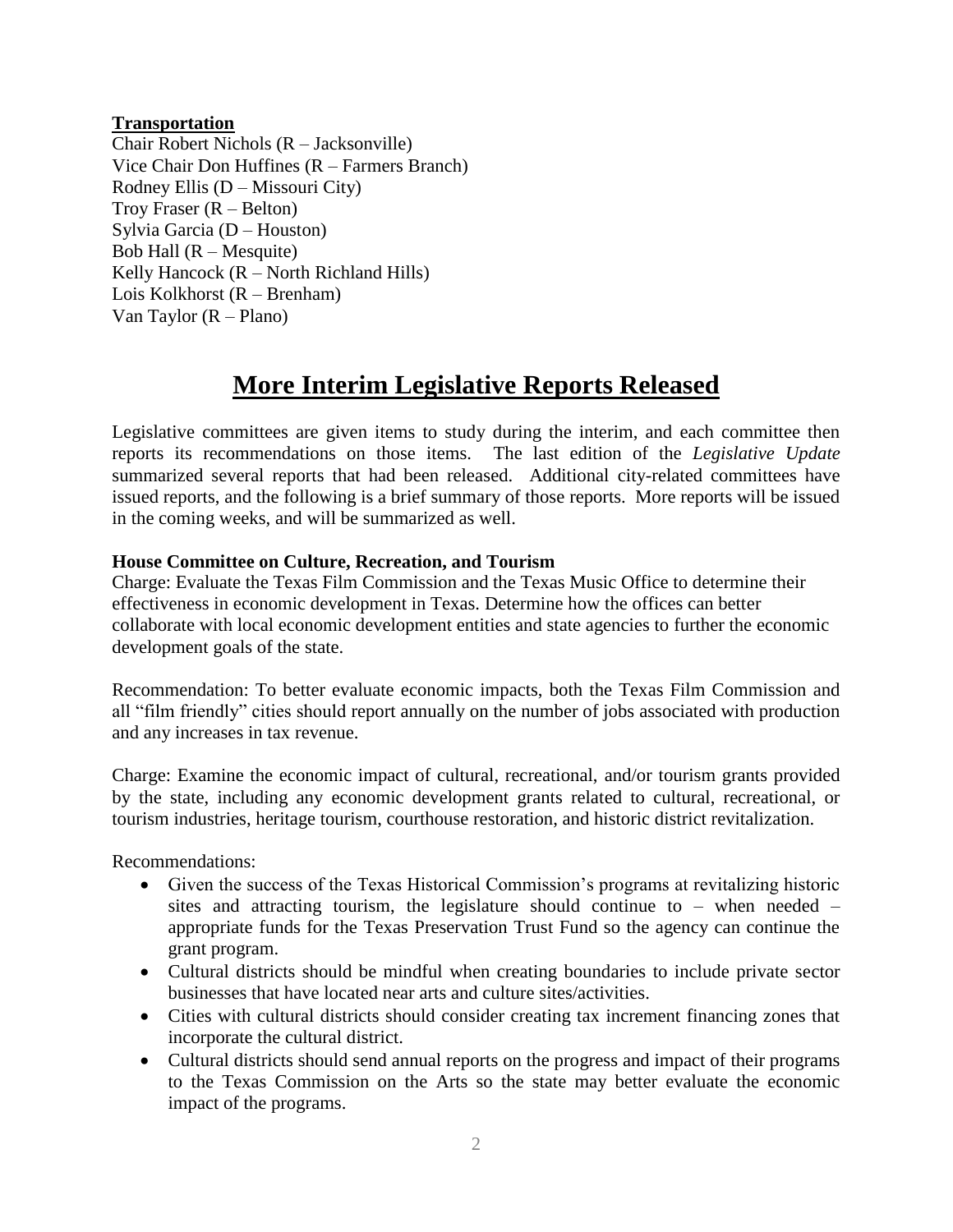• The legislature should consider a sales tax exemption for art that is produced and sold by an artist working within the boundaries of a cultural district.

## **The House Select Committee on Criminal Procedure Reform**

Charge: Study the Code of Criminal Procedure to recommend revisions.

Recommendations:

- The legislature should appoint a select committee charged with developing a concrete plan for the eventual implementation of a paperless system to handle criminal matters in Texas. Goals of the committee should include:
	- 1. Determination of whether a statewide plan or a regional plan would better serve Texas.
	- 2. Development of a plan for initiating a pilot program based on either a statewide model or a regional model, which should include identifying potential pilot entities from around the state.
	- 3. The legislature should amend Code of Criminal Procedure Article 18.01(b) to keep the code in step with available technology. Specifically, Article 18.01(b) should be broadened such that a search warrant may be obtained telephonically or by other electronic means.

## **The House Committee on Environmental Regulation**

Charge: Study the environmental permitting processes at the Texas Commission on Environmental Quality (TCEQ), specifically the contested-case hearing process at the State Office of Administrative Hearings (SOAH) and the timelines associated with the process. Study the economic impact that the state's permitting processes have on Texas manufacturing sectors and how neighboring states and the federal permitting processes and timelines compared to those in Texas.

Recommendations:

- The legislature should make changes to the timelines associated with the contested case hearings to make the hearings less time consuming.
- The legislature should find a balance that protects the rights of private property owners and meets environmental regulations while not unnecessarily hindering economic development by an over burdensome and unpredictable permitting process.

Charge: Review the Environmental Protection Agency's (EPA) newly proposed Clean Power Plan to determine the potential impact the proposed federal rule would have on Texas. Specifically, the Committee should examine how the proposed emissions reductions would impact the reliability of the state's electricity generation, the potential impact on the price of retail electricity and its affordability, and the potential impact on the economic development of the state. Additionally, the Committee should review the state's renewable energy and energy efficiency standards to determine if they are capable of contributing to meeting any proposed emissions reductions and determine what changes, if any, to these policies could help facilitate meeting the proposed emissions reductions.

Recommendation: The legislature should continue to monitor the progress of the proposed rule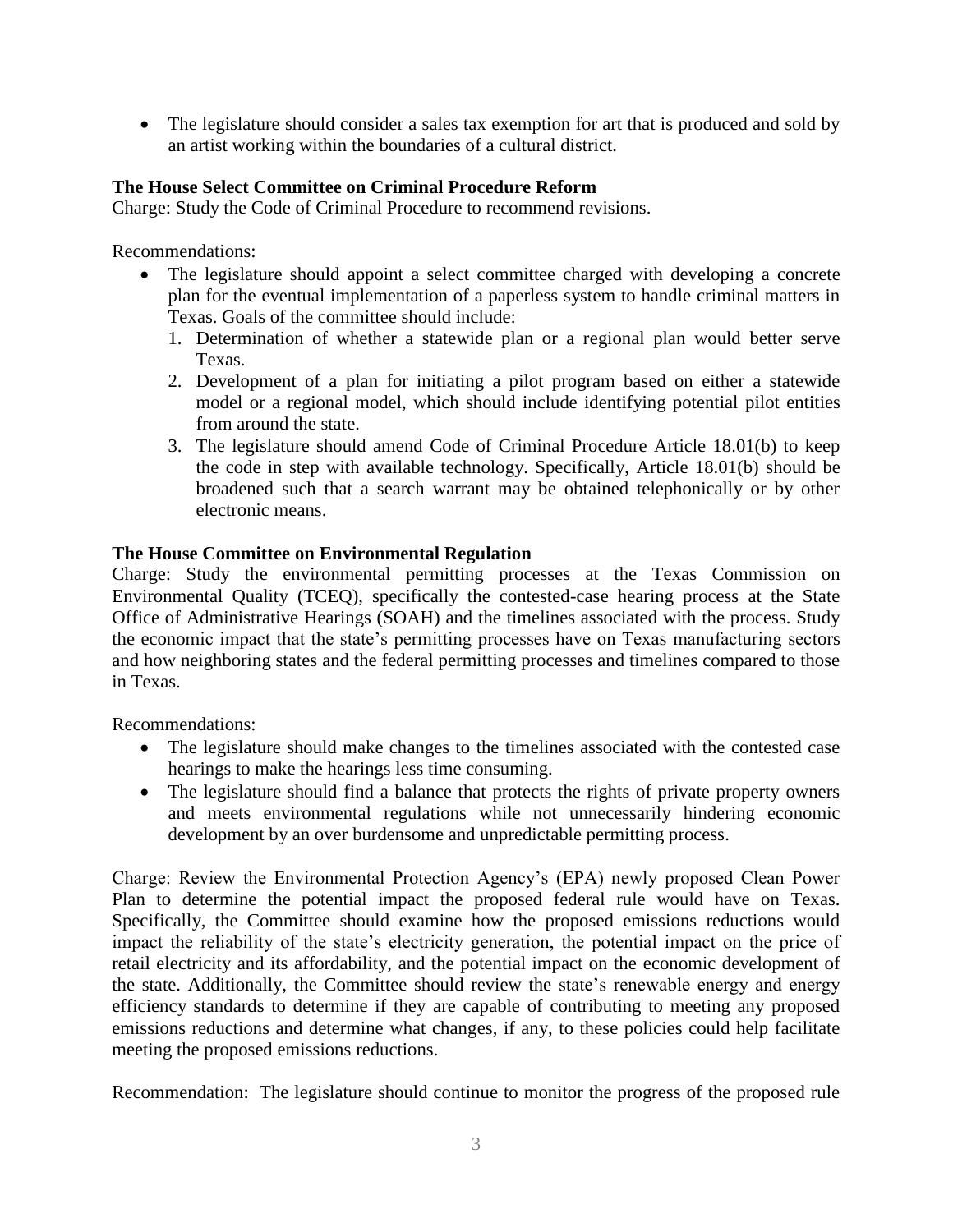and also continue an ongoing dialogue with agency, industry, and advocacy groups so that the state may choose the best course of action if/when the Clean Power Plan rule is finalized in June 2015. [Note: The Committee acknowledges in its interim report that the TCEQ is the primary agency responsible for implementing rules adopted by EPA and that the Public Utility Commission's authority over municipally owned electric utilities is limited. In order for the state to implement a plan to satisfy the EPA, legislation will be required to either grant sole jurisdiction to one agency or to set specific guidelines to the two agencies in order for them to collaborate to administer the rule.]

# **The House Committee on Judiciary & Civil Jurisprudence**

Charge: Examine the public policy implications of litigation related to environmental contamination brought by local governments, in particular whether such litigation supports effective remediation.

Recommendations:

- The Committee makes no recommendation on changing the present law at this time. It reaffirms the state's interest in environmental remediation and encourages further cooperation and coordination between local governments and the state.
- The legislature should adopt standards and practices to guide fact-finders and courts in assessing appropriate fines in environmental litigation, similar to those established for the TCEQ in statute.

# **TML E-List Project: Choose Your Area of Interest**

The Texas Municipal League is once again implementing the TML E-List project by gathering email addresses from city officials (elected and appointed) who: (1) may be willing to provide testimony during the 2015 legislative session; (2) want to be kept "in the loop" on certain subject matters; and/or (3) are willing to simply provide their perspective on a particular legislative matter.

The "E-lists" are one way TML staff contacts city officials regarding harmful legislation and are an invaluable grassroots tool. In many cases, bills will be set for committee hearings with essentially no notice. When that happens, an email will go out to the appropriate E-list asking for information or action on your part. Legislators need to hear from their city officials more than from TML staff.

To participate in the E-List project, go to<http://www.tml.org/genform/E-List.asp> and fill out the online form. If you have any questions, please contact JJ Rocha at  $ji@tml.org$  or 512-231-7400.

# **City-Related Bills Filed This Week**

Each week, League staff summarizes in this section the city-related bills filed during the previous week. For a cumulative list of all city-related bills filed to date, click [here.](http://www.tml.org/p/CityRelatedBills1_30_2015.pdf)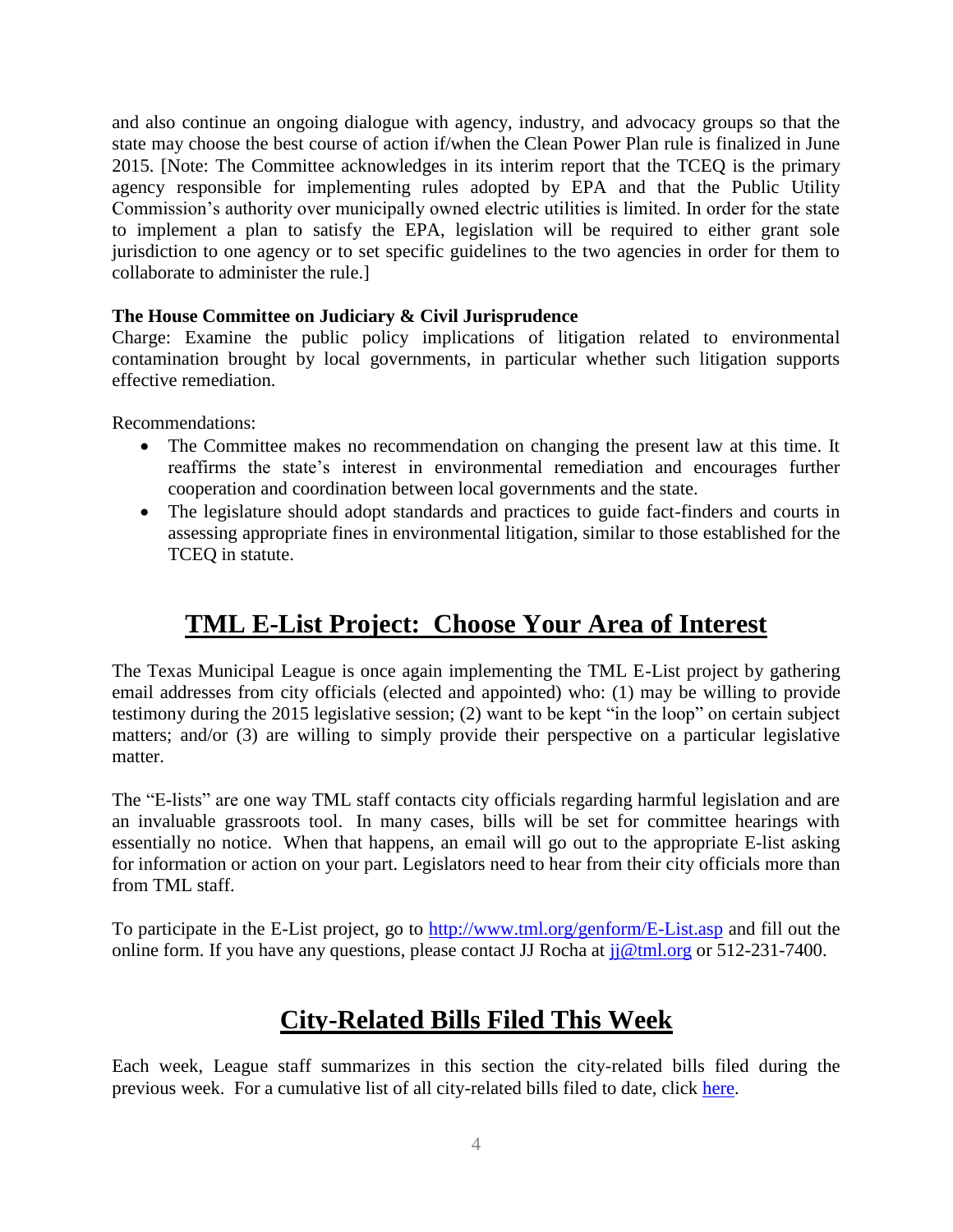# **Property Tax**

**H.B. 957 (Bohac) – Appraisal Cap**: would reduce the property tax appraisal cap on residence homesteads from ten to five percent. (See **H.J.R. 71,** below.)

**S.B. 362 (Estes) – Property Tax Exemption**: would repeal the additional property taxes imposed as a result of certain changes in the use of open-space land appraised as agricultural land. (Companion bill is **H.B. 133** by **Simpson**.)

**H.J.R. 71 (Bohac) – Appraisal Cap**: would amend the Texas Constitution to authorize the legislature to reduce the property tax appraisal cap on residence homesteads from ten to five percent. (See **H.B. 957**, above.)

# **Sales Tax**

**H.B. 849 (Paddie) – Sales Tax Exemption**: would exempt firearms and hunting supplies from sales and use taxes if the sale takes place during the last week in August or the last week in October.

## **Purchasing**

**H.B. 932 (Murphy) – Alternative Procurement**: would provide that, in relation to a construction-related project: (1) an offeror who submits a bid, proposal, or request for qualification may request the governmental entity to explain the evaluation and ranking of a submission that was not selected and that: (a) is ranked differently than a similar submission of a bid, proposal, or request for qualification by the offeror to the governmental entity during the preceding year; (b) uses the same data that was used to develop the previous submission; and (c) is based on the same selection criteria that was used to evaluate and rank the previous submission; (2) a request made under the bill must be in writing; and (3) not later than the 30th day after the date a request is made, the governmental entity shall deliver to the offeror a written explanation of the basis of the evaluation and ranking of the submission, including an explanation of why the submission was ranked differently than the previous submission.

#### **Elections**

**H.B. 816 (Dutton) – Elections**: would make it a third degree felony for a person to knowingly or intentionally misrepresent the person's residence to appear eligible to be a candidate for, or elected or appointed to, a public elective office in this state.

**H.B. 913 (Israel) – Elections**: would: (1) require the certificate on an official carrier envelope to contain a space provided for the voter's signature that is located in a box that is at least one inch by two inches, and has the term "signature of voter" printed in bold type; (2) require textual material to be printed on a separate sheet accompanying the envelope, instead of on the reverse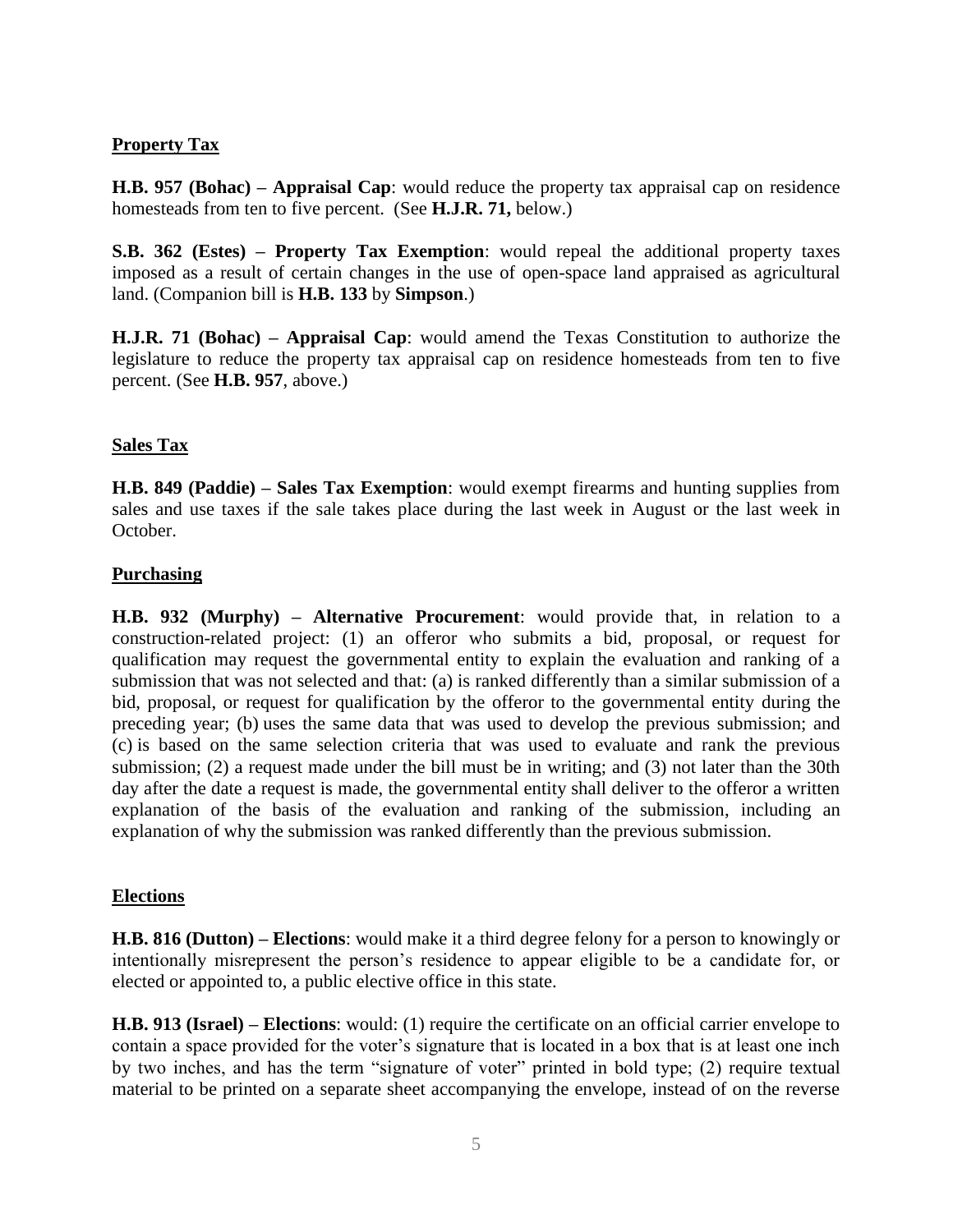side of the envelope; (3) require the notice of the voting rights hotline phone number to be included on an insert enclosed with the balloting materials, instead of on the official carrier envelope; and (4) provide that the early voting ballot board may not reject a ballot solely on the grounds that a signature on the carrier envelope certificate is not located entirely in the space provided for the signature or across the flap of the envelope.

**H.B. 947 (Workman) – Elections**: would authorize a city council that holds its general election on the May uniform election date to take action to change the date of its general election to the November uniform election date provided the city acts to do so not later than December 31, 2016.

**S.B. 348 (Ellis) – Elections**: would make every day on which an election is held throughout the state a state holiday, including the day of a primary election.

**S.B. 349 (Ellis) – Elections**: would authorize the secretary of state to order a person performing official functions in the administration of the electoral process to correct any conduct that violates the Texas Election Code.

## **Open Government**

**H.B. 856 (Sanford) – Metropolitan Planning Organization Meetings**: would require a metropolitan planning organization to broadcast over the Internet live video and audio of each open meeting held by the policy board, and to subsequently make available through the organization's website archived video and audio for each meeting for which live video and audio was provided.

**S.B. 336 (V. Taylor) – Public Information**: would, among other things: (1) provide that a municipal officer has a right of access to information that is, for purposes of the Public Information Act (PIA), public information of the municipal governmental body that the municipal officer oversees; (2) provide that a municipal governmental body on request by a municipal officer who oversees the governmental body shall provide public information, including confidential information or information otherwise excepted from disclosure, to the municipal officer in accordance with the PIA; (3) provide that a municipal governmental body that provides confidential information or information otherwise excepted from required disclosure under (2), above, does not waive or affect the confidentiality of the information for purposes of state or federal law or waive the right of the body to assert exceptions to required disclosure of the information in the future; (4) authorize a municipal governmental body to require a requesting municipal officer or the employees of the requesting municipal officer who will view or handle information that is confidential or otherwise excepted from disclosure to sign a confidentiality agreement that requires that: (a) the information not be disclosed outside the office of the requesting municipal officer, or within that office for purposes other than the purpose for which it was received; (b) the information be labeled as confidential; (c) the information be kept securely; or (d) the number of copies or notes taken from the information that implicate its confidential nature be controlled, with all copies or notes that are not destroyed or returned to the municipal governmental body remaining confidential and subject to the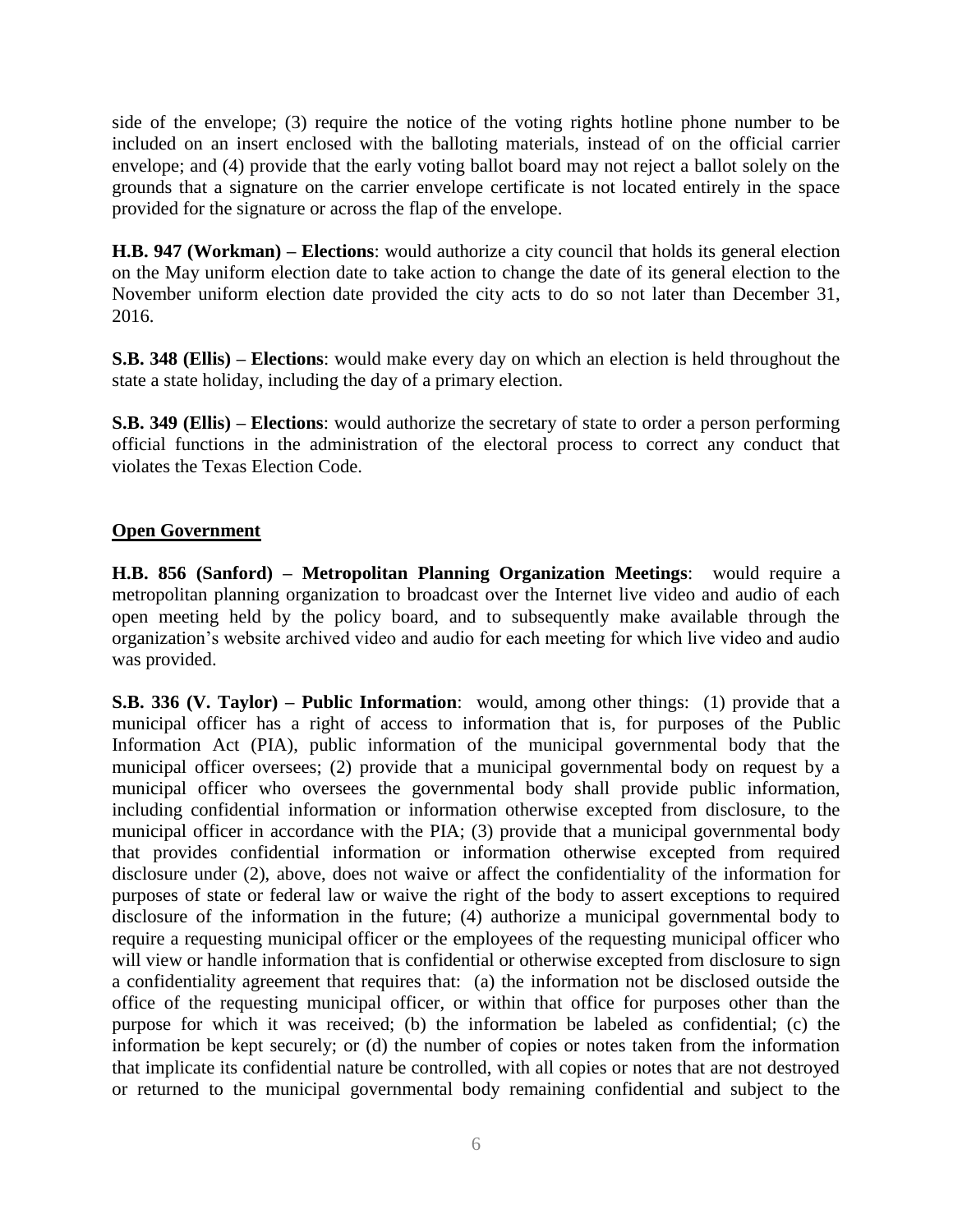confidentiality agreement; (5) allow an individual required to sign a confidentiality agreement as described in (4), above, to seek a decision from the attorney general about whether the information is actually confidential or excepted from disclosure, and void any such agreement that is determined by the attorney general to cover information that is not confidential or otherwise excepted from disclosure; and (6) provide for the appeal of a decision of the attorney general described in (5), above, to a district court in a county in which the municipality is located if a person claims a proprietary interest in the information affected by the decision or a privacy interest in the information that a confidentiality law or judicial decision is designed to protect.

# **Other Finance and Administration**

**H.B. 859 (E. Rodriguez) – Animal Shelter Personnel**: would exempt from the Veterinary Licensing Act: (1) a person who is an employee, volunteer, or agent of an animal shelter who provides nonsurgical veterinary care or treatment for the animal shelter under the authorization and general supervision of a veterinarian or under a protocol approved by a veterinarian; and (2) a veterinarian who is employed by or who contracts with an animal shelter with or without pay while the veterinarian is providing services to the animal shelter.

**H.B. 870 (Smith) – Public Funds Investment Act**: would reduce the amount of Public Funds Investment Act training hours for local finance and investment officers from ten hours every two years to five hours every two years.

**S.B. 328 (Hinojosa) – Local Debt**: would require each state and local proposition on the ballot to be assigned a unique number that corresponds to the order in which it is placed on the ballot, with municipal propositions being placed behind state and county propositions but above school district and certain special district propositions.

**S.B. 343 (Huffines) – Conformity of Local and State Law**: would: (1) provide that where the state has passed a general statute or rule regulating a subject, a local government shall restrict its jurisdiction and the passage of its ordinances, rules, and regulations to and be in conformity with the state statute or rule on the same subject, unless the local government is otherwise expressly authorized by statute; and (2) prohibit a local government from implementing an ordinance, rule, or regulation that conflicts with or is more stringent than a state statute or rule regardless of when the state statute or rule takes effect, unless expressly authorized by state statute.

# **Municipal Courts**

**H.B. 828 (Zedler) – Application of Foreign Law**: would: (1) define a "foreign or international law or doctrine" to mean a law, rule, legal code or principle of a jurisdiction outside the legal traditions of the states and territories of the United States that do not have a binding effect on this state or the United States; (2) prohibit a ruling or decision of a court, arbitrator, or administrative adjudicator from being based on a foreign or international law or doctrine; (3) except from the prohibition in (2), above, the recognition of a document that: (a) is issued or certified by a governmental entity within the territorial jurisdiction of the United States; or (b) is issued or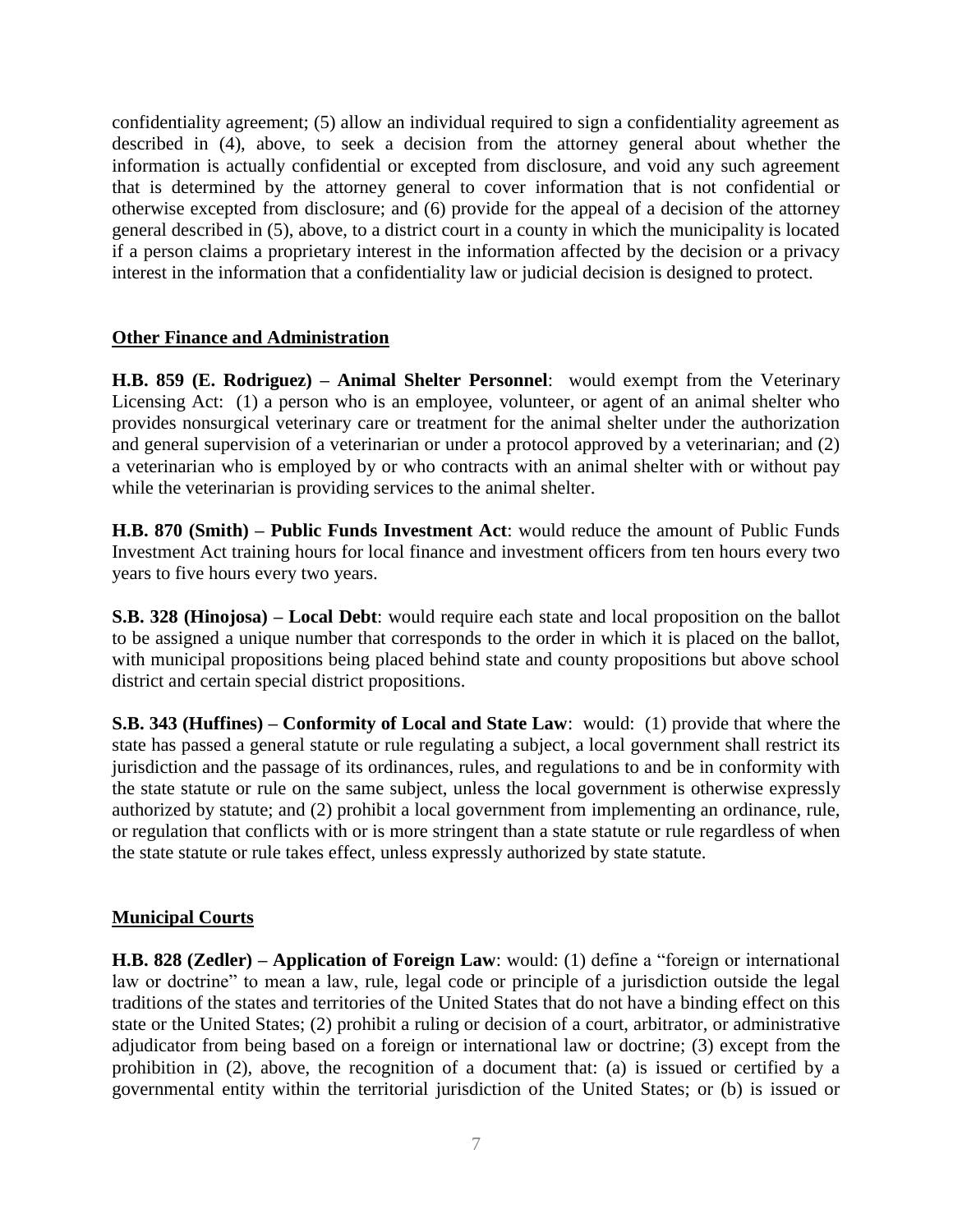certified by a foreign court or governmental entity for the purpose of determining a person's identification, enforcing a business contract or arrangement that lists this state as a venue for disposition, or providing expository evidence for the purpose of recognizing the adoption of a child; and (4) require a court to uphold and apply the United States Constitution, the Texas Constitution, federal laws, and Texas laws, including the church autonomy doctrine, which in part requires courts to refrain from involvement in religious doctrinal interpretation or application.

**H.B. 866 (Thompson) – Juror Service**: would exempt from jury service the primary caretaker of a person who is unable to care for himself or herself.

## **Community and Economic Development**

**H.B. 907 (Phillips) – Halfway Houses**: would, among other things: (1) authorize a city to adopt an ordinance regulating a halfway house independently operated by a private entity, including regulations that: (a) restrict a halfway house to a particular area or prohibit a halfway house from locating within a certain distance of a school, place of worship, residential neighborhood, or other specified land use that is inconsistent with the operation of a halfway house; (b) restrict the density of halfway houses; and (c) require the owner or operator to obtain or renew a license or permit on a periodic basis and pay a related fee; (2) provide that a district court has jurisdiction of a suit that arises from the denial, suspension, or revocation of a license or permit issued by a city under  $(1)(c)$ , above; (3) require an applicant for a license or permit under  $(1)(c)$ , above, for a location not previous licensed or permitted to, not later than the 60th day before the date the application is filed: (a) publish in a newspaper of general circulation in the city a notice of the applicant's intent to establish a halfway house in the city, the name and business address of the applicant, and the proposed location of the halfway house; and (b) prominently post an outdoor sign at the location stating that a halfway house is intended to be located on the premises and providing the name and business address of the applicant; (4) authorize a city to inspect a halfway house for compliance with regulations adopted under (1), above, and sue in the district court for an injunction to prohibit a violation of such regulations; and (5) provide that a person commits a class A misdemeanor for violating regulations adopted under (1), above.

**H.B. 946 (Workman) – Utility Towers**: would: (1) provide that a tower that is at least 50 feet but not more than 200 feet in height above ground level: (a) must be painted in equal alternating bands of aviation orange and white; (b) must have aviation orange marker balls; and (c) may not be supported by guy wires unless the wires have a seven foot safety sleeve; (2) make it a misdemeanor offense to own, operate, or erect a tower in violation of (1), above; (3) except from the requirements in (1), above: (a) a tower that supports an electric utility transmission or distribution line; (b) a facility licensed by the Federal Communication Commission or any structure with the primary purpose of supporting telecommunications equipment; (c) a windpowered electrical generator with a rotor blade radius greater than six feet; or (d) a traffic-control signal erected or maintained by the Texas Department of Transportation; and (4) authorize the Texas Department of Transportation to adopt certain rules, including rules requiring a person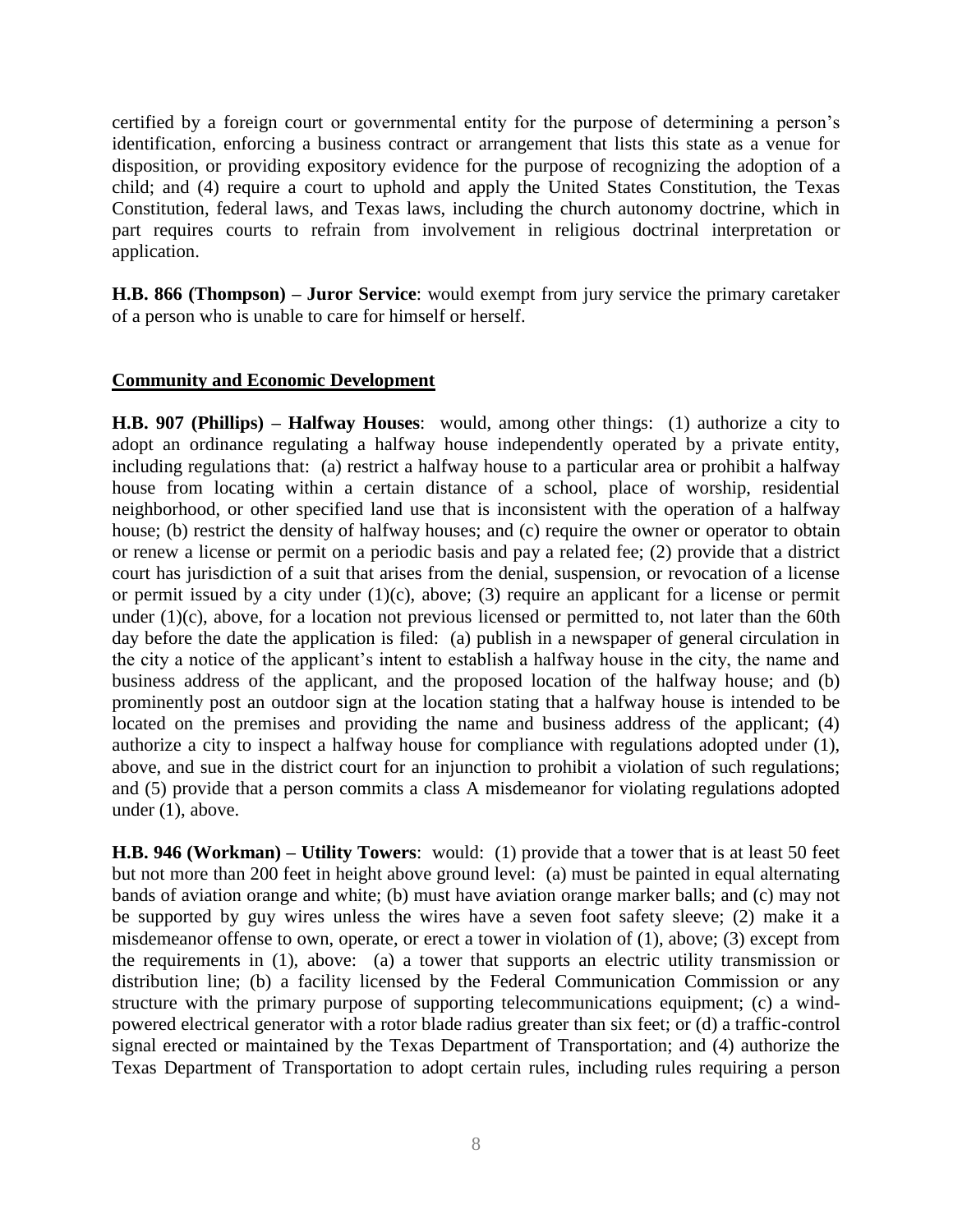who owns, operates, or erects a tower to provide notice to the department of the existence of or intent to erect a tower and to register the tower with the department.

**S.B. 360 (Estes) – Regulatory Takings**: would make most city regulations subject to the Private Real Property Rights Preservation Act, which would: (1) waive sovereign immunity to suit and liability for a regulatory taking; (2) authorize a private real property owner to bring suit to determine whether the governmental action of a city results in a taking; (3) require a city to prepare a "takings impact assessment" prior to imposing certain regulations; and (4) require a city to post 30-days notice of the adoption of most regulations prior to adoption.

The bill would also define a "taking" as: (1) a governmental action or series of actions within a 10-year period that: (a) affects private real property, in whole or in part or temporarily or permanently, in a manner that requires the governmental entity to compensate the private real property owner as provided by the federal or state constitutions, (b) affects an owner's private real property that is the subject of the governmental action, in whole or in part or temporarily or permanently, in a manner that restricts or limits the owner's right to the property that would otherwise exist in the absence of the governmental action, and is the cause of a reduction of at least 20 percent in the market value of the affected private real property; or (b) is the producing cause of at least a 20 percent reduction of revenue or income from the use or sale of the affected real private property, determined by comparing the revenue or income from the use or sale of the property as if the governmental action is not in effect and the revenue or income from the use or sale of the property determined as if the governmental action is in effect;

The bill would also: (1) remove numerous exceptions to the law that would otherwise exempt a city from the Act; (2) extend the statute of limitations for a claim under the Act from 180 days to two years; (3) change the current remedies in the Act to allow for a property owner to seek invalidation of the governmental regulation and money damages from the governmental entity that imposes the regulation; (4) a judgment or final decision or order under the Act shall include a fact finding that determines the monetary damages suffered by the private real property owner as a result of the taking, including, if the governmental action has ceased or has been rescinded, amended, invalidated, or repealed, the temporary or permanent economic loss sustained by the private real property owner while the governmental action was in effect; (5) require a city to give 30 days notice of any proposed ordinance or rule that could result in a taking of private real property; (6) provide that a court shall award a governmental entity that prevails in a suit or contested case filed under the Act reasonable and necessary attorneys' fees and court costs, but only if the court determines that the private real property owner knew that the suit or contested case had no merit at the time the owner filed the suit; and (7) provide that a proposed governmental action that requires a takings impact assessment may be stayed by a court if an assessment is not prepared or if the assessment is not in compliance with guidelines developed by the attorney general under the Act.

#### **Personnel**

**H.B. 872 (Raymond) – Peace Officer Licensure:** would require the Texas Commission on Law Enforcement to reactivate a peace officer's license after a break in employment without the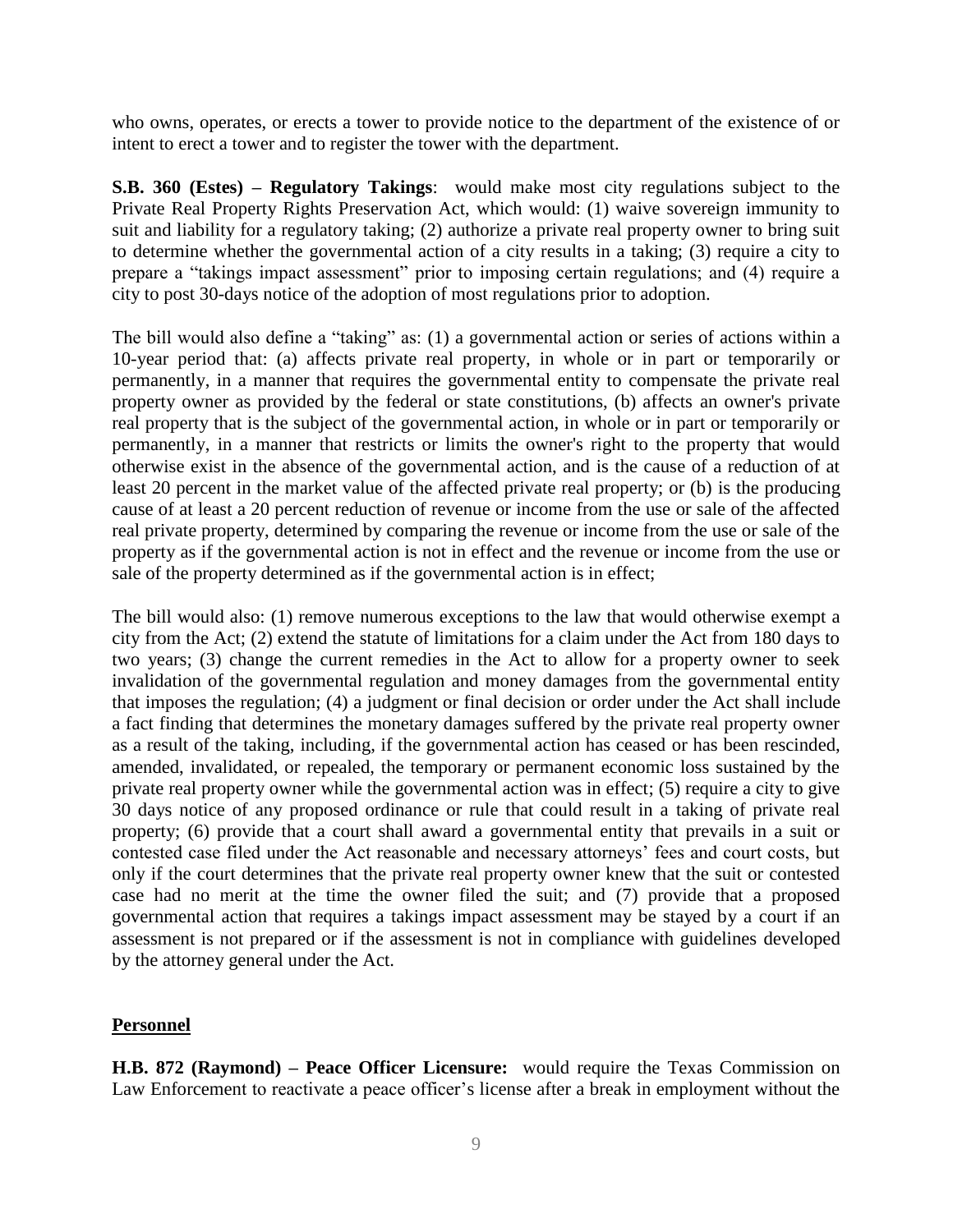requirement to attend basic or supplemental training if the officer: (1) worked for at least 10 years in good standing before the break in employment; (2) meets current licensing standards; (3) successfully completes continuing education requirements; and (4) files an application and pays any required fees.

**H.B. 889 (Dale) – E-Verify for State Contractors:** would require any entity who contracts with the state for goods or services to enroll in e-verify for the pendency of the contract.

**S.B. 368 (Garcia) – Union Representation:** would provide that: (1) a public employee, on request, has the right to be represented by a labor organization in a disciplinary proceeding initiated against the employee by the public employer of the employee, including an investigatory interview conducted by the employer that the employee reasonably believes may result in disciplinary action, if the interview: (a) is not to convey work instructions, training, or correcting work techniques; or (b) is not for investigation of a possible disciplinary action; (2) a public employer, including a city: (a) shall grant the request for representation and delay the interview until the representative arrives and has had an opportunity to consult privately with the employee; or (b) deny the request and end the interview immediately; or offer the employee the choice of continuing the interview unrepresented or accepting any disciplinary action determined by the employer without an interview; (3) a public employer, including a city, who grants a public employee's request for representation, must provide the employee reasonable time to obtain representation; (4) an employer, including a city, does not have to allow representation if the employer has already decided the disciplinary action against the employee and the purpose of the interview is just to inform the employee of the disciplinary action to be taken; and (5) an employer is not required to inform an employee of his or her right to representation.

# **Public Safety**

**H.B. 823 (Wu) – Motor Carrier Safety Regulations**: would provide that an offense of certain federal motor carrier safety regulations related to brakes, tires, or load securement is a Class C misdemeanor punishable by a fine of not less than \$150 or more than \$500.

**H.B. 834 (Hernandez) – Silver Alert**: would remove the requirement that a senior citizen be domiciled in the State of Texas in order for a local law enforcement agency to notify the Texas Department of Public Safety of a missing senior citizen.

**H.B. 852 (Sanford) – Biometric Identifiers**: would create a joint interim committee to study and make recommendations regarding the storage of biometric identifiers.

**H.B. 853 (Sanford) – Identity of Child Victims**: would: (1) allow a parent or guardian of a child victim to choose a pseudonym to be used instead of the victim's name to designate the victim in all public files and records concerning an offense against the child; (2) require the office of the attorney general to develop and distribute to all law enforcement agencies a form to record the name, address, phone number, and pseudonym of a child victim; (3) provide that a completed child victim pseudonym form is confidential and may only be disclosed to a defendant or the defendant's attorney, except on an order of a court; (4) require a law enforcement agency receiving a pseudonym form from the parent or guardian of a child victim to: (a) remove the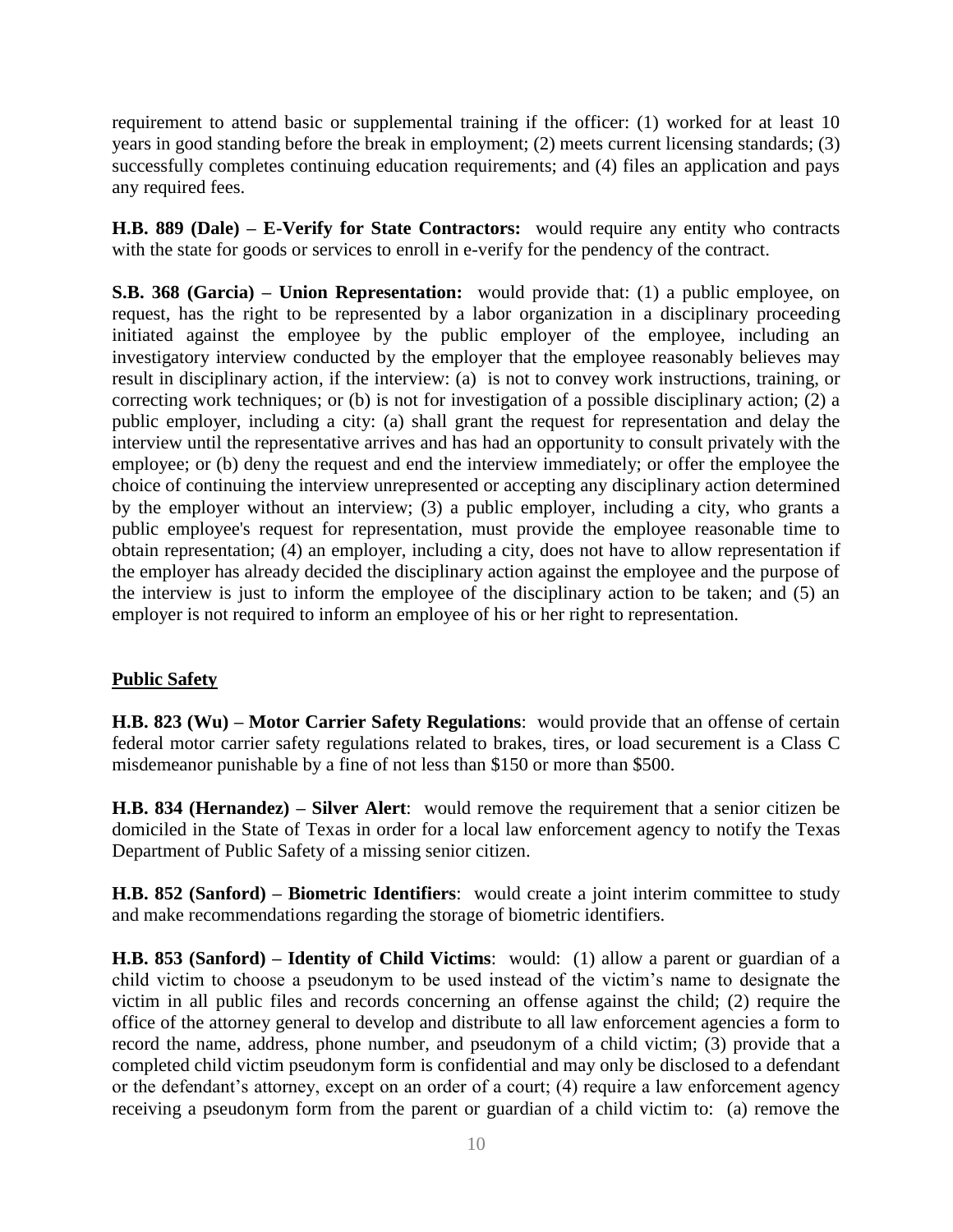victim's name and substitute the pseudonym for the name on all reports, files, and records in the agency's possession; (b) notify the attorney for the state of the pseudonym; and (c) maintain the form in a manner that protects the confidentiality of the information contained in the form; (5) require an attorney for the state who receives notice of a pseudonym to ensure that the victim is designated by the pseudonym in all legal proceedings regarding the offense; (6) allow a court to order disclosure of a child victim's name, address, and phone number if the court finds the information is essential in the trial of a defendant or the identity of the victim is in issue; (7) prohibit a public servant or other person who has access to the identifying information of a child victim from releasing or disclosing the identifying information to any person not assisting in the investigation, prosecution, or defense of the case; (8) except from the prohibition in (7), above, the release or disclosure of a child's identifying information by the victim or parent or guardian of the victim; (9) provide that unless a disclosure of a child victim's identifying information is required or permitted by other law or by court order, a public servant or other person commits a class C misdemeanor if the person has access to the identifying information and knowingly discloses the child's name, address, or phone number to anyone who is not assisting in the investigation or prosecution of the offense or to any person other than the defendant, the defendant's attorney, or a person specified in a court order; and (10) provide that it is an affirmative defense to (9), above, that the actor is the child victim or parent or guardian of the child victim.

**H.B. 864 (Zedler) – Red Lights**: would provide that an operator of a vehicle facing a steady red signal at a traffic-actuated electric traffic-control signal may proceed if the traffic-actuated electric traffic-control signal fails to register the vehicle within a reasonable period of time, and that the right to proceed is subject to the rules applicable after stopping at a stop sign. (Companion bill is **S.B. 334** by **Watson.**)

**H.B. 876 (Phelan) – Metal Recycling**: would require a metal recycling entity to pay for a purchase of regulated material by check, mailed to the seller at the address shown on the seller's personal identification document.

**H.B. 883 (Moody) – Graffiti**: would, among other thing, lower the penalty for certain graffiti offenses from a class B misdemeanor to a class C misdemeanor.

**H.B. 892 (Klick) – Medical Marijuana**: would: (1) authorize the medical use of low-THC cannabis for the treatment of epilepsy; (2) impose regulations on related organizations and individuals; and (3) prohibit a city from enacting, adopting, or enforcing a rule, ordinance, order, resolution, or other regulation that prohibits the cultivation, production, dispensing, or possession of low-THC cannabis. (Companion bill is **S.B. 339** by **Eltife**.)

**H.B. 905 (Frullo) – Knives:** would prohibit a city from adopting or enforcing a regulation relating to the transfer, private ownership, keeping, transportation, licensing, or registration of knives.

**H.B. 910 (Springer) – Concealed Handguns**: would provide that: (1) a person who is licensed to carry a handgun may openly carry a holstered handgun; and (2) a city may not prohibit such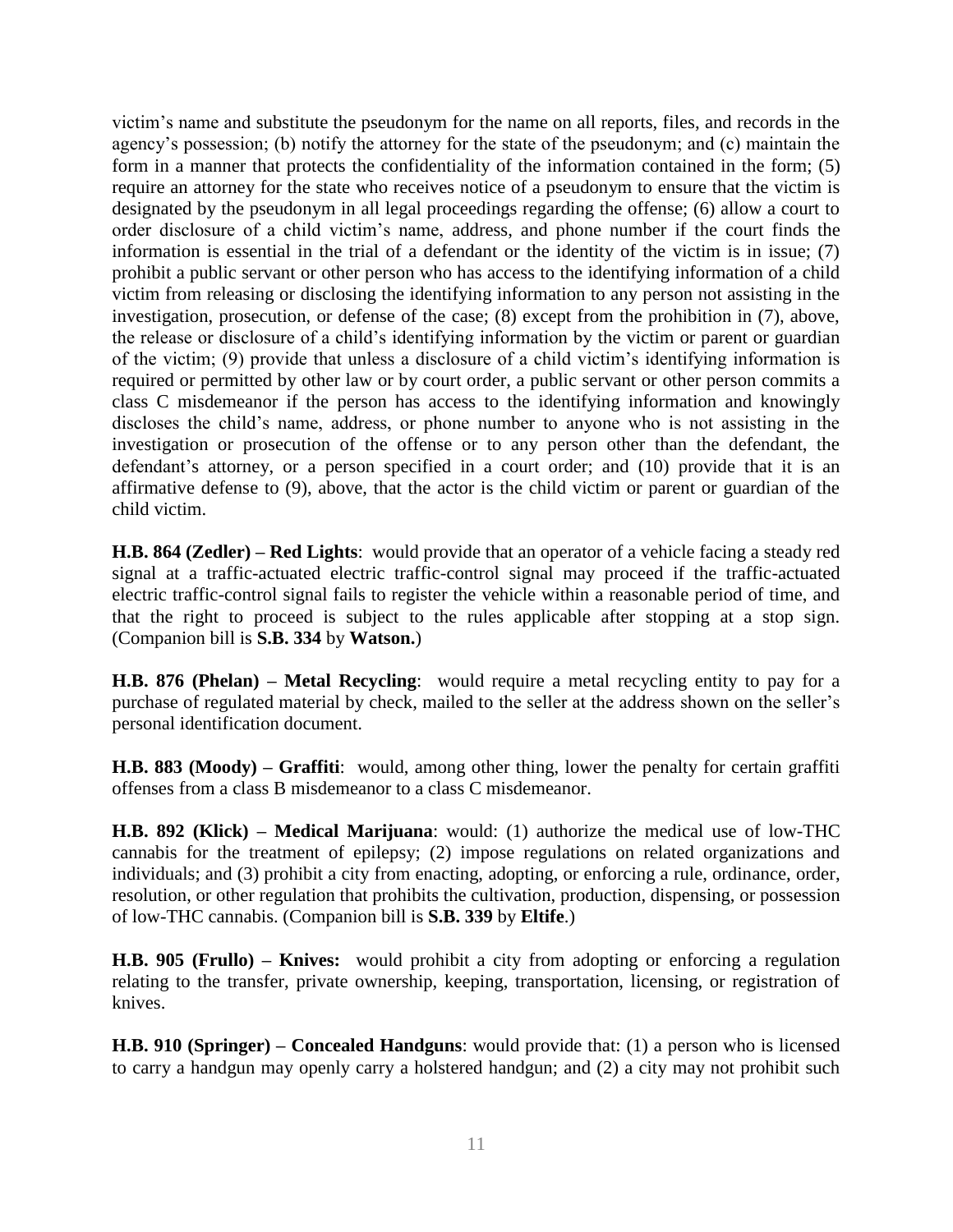carry on most property owned or leased by a governmental entity. (Companion bill is **S.B. 346** by **Estes**.)

**H.B. 917 (Villalba) – School Marshals**: would authorize a private K-12 school to appoint a school marshal who can carry a concealed handgun on campus.

**H.B. 922 (Leach) – Open Carry**: would provide that a concealed handgun licensee may carry a concealed or unconcealed handgun.

**H.B. 936 (Murphy) -- Neighborhood Electric Vehicles**: would allow a neighborhood electric vehicle to drive on any street that has a posted speed limit of 35 miles per hour or less so long as: (1) it is driven for recreational or commercial purposes; and (2) it meets the requirements of federal law.

**H.B. 937 (Fletcher) – Concealed Handguns**: would authorize a license holder to carry a concealed handgun on the campus of an institution of higher education or private or independent institution of higher education, with certain limitations. (Companion bill is **S.B. 11** by **Birdwell**.)

**H.B. 942 (Kacal) – Fertilizer Facilities:** would: (1) increase reporting requirements for owners and operators of ammonium nitrate facilities, including requiring the owner or operator to: (a) file an updated "tier two" form with the Texas Commission on Environmental Quality (TCEQ) not later than the 90th day after there is a change in chemical weight range in a hazardous chemical or extremely hazardous material or within 72 hours of beginning operation or having a reportable addition of ammonium nitrate; and (b) furnish the tier two form to the local fire chief and local emergency planning committee; (2) require ammonium nitrate facilities to: (a) store ammonium nitrate or ammonium nitrate material in a separate structure; and (b) separate ammonium nitrate or ammonium nitrate material from combustible for flammable material by 30 feet or more; (3) increase the duties and authority of state and local fire marshals and fire departments by: (a) requiring the owner or operator of an ammonium nitrate storage facility to allow a state or local fire marshal to examine the facility; (b) allowing a local fire department to access an ammonium nitrate storage facility to make a pre-fire planning assessment; (c) requiring an owner or operator to correct any hazardous situations found by a fire marshal; (d) allowing a fire marshal to enforce storage and spacing requirements listed above; (e) allowing a fire marshal or fire department to do an inspection of an ammonium nitrate facility without being certified as an inspector by the Texas Commission on Fire Protection for pre-planning purposes; (4) increase the authority and duties of the TCEQ in regards to ammonium nitrate facility reporting and enforcement by: (a) requiring the TCEQ to inform the Texas Division of Emergency Management (TDEM) and the state fire marshal within 72 hours of receiving a tier two form reporting the presence of ammonium nitrate at an ammonium nitrate storage facility; (b) making the TCEQ, rather than the Texas Department of State Health Services, the repository for information regarding ammonium nitrate facilities; (c) allowing the TCEQ to enforce ammonium nitrate facility reporting requirements through Chapter 7 of the Water Code including penalties of up to \$5,000 for each violation and corrective action orders; and (5) require state agencies such as the TCEQ and the TDEM to report to local entities regarding ammonium nitrate tier two reporting.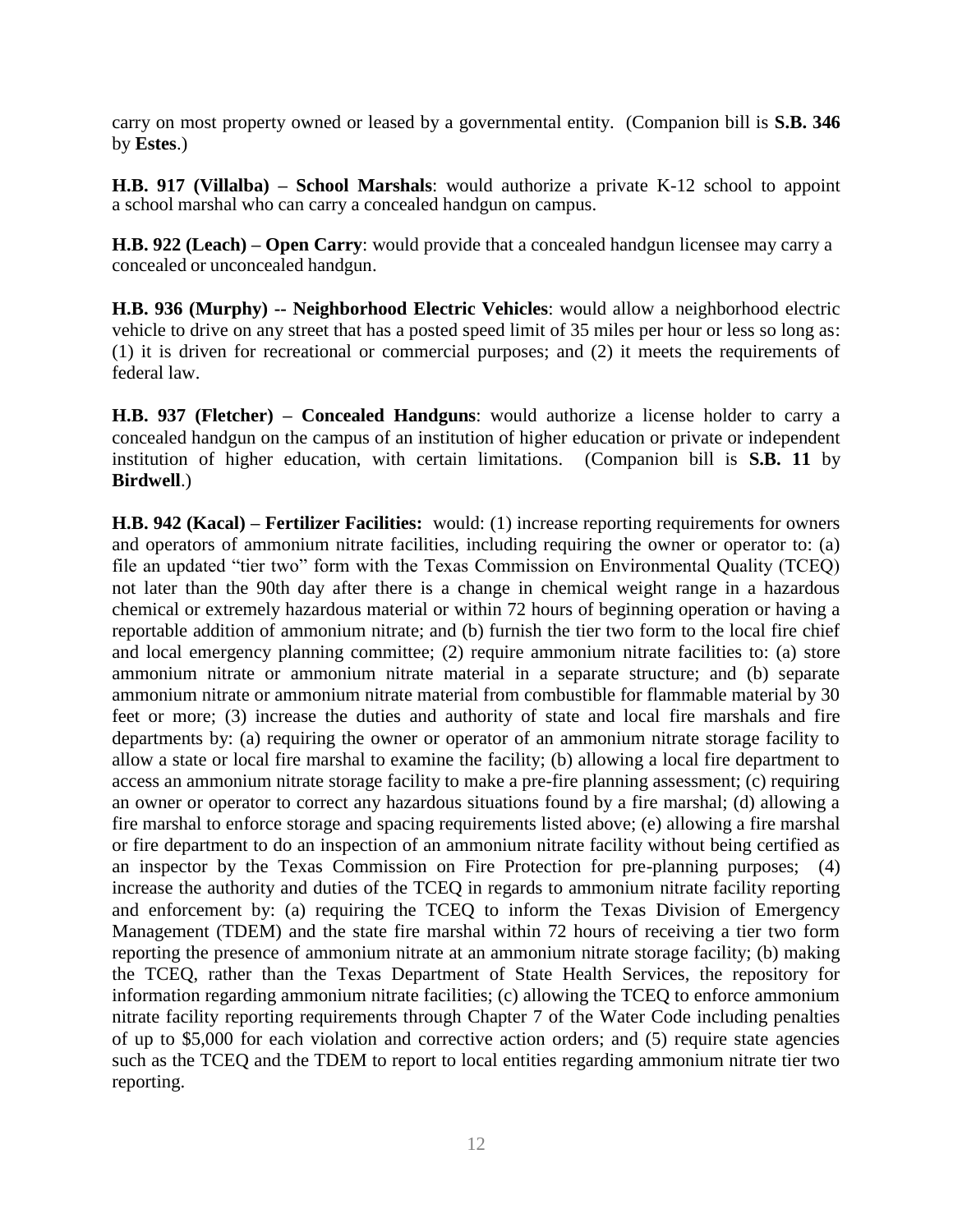**H.B. 944 (Kacal) – Open Carry**: would provide that a concealed handgun licensee may carry a concealed or unconcealed handgun.

**H.B. 955 (C. Turner) – Child Safety Seats**: would provide that a person commits an offense if the person operates a passenger vehicle, transports a child who is younger than two years of age, and does not keep the child secured during the operation of the vehicle in a rear-facing child passenger safety seat system according to the instructions of the manufacturer of the safety seat system.

**H.B. 970 (Kacal) – E-Cigarettes**: would include nicotine products, such as electronic cigarettes, in the existing state regulations that govern the sale, distribution, possession, use, and advertising of cigarettes and other tobacco products.

**S.B. 11 (Birdwell) – Concealed Handguns**: this bill is identical to **H.B. 937**, above.

**S.B. 334 (Watson) – Red Lights**: this bill is identical to **H.B. 864**, above.

**S.B. 338 (Ellis) – Criminal Investigations**: would disqualify district and county attorneys from representing the state when a peace officer in an attorney's district is the subject of a felony criminal investigation involving alleged criminal conduct while acting in his or her official capacity.

**S.B. 339 (Eltife) – Medical Marijuana**: this bill is identical to **H.B. 892**, above.

**S.B. 340 (Huffines) – Red Light Cameras**: would: (1) prohibit a city from issuing a traffic complaint, notice of violation, or other civil or criminal charge or citation if the evidence for the charge comes from a red light camera or other automated radar or video device; (2) make a city liable for attorneys fees or other costs if the city issues a complaint or charge described above; and (3) remove all city authority to have any programs or contracts related to red light cameras.

**S.B. 342 (Huffines) – Handguns**: would provide: (1) for the open and concealed carrying of handguns without a license; (2) that a person may not carry a handgun into a meeting of as governmental entity; and (3) that a peace officer who is acting in the lawful discharge of the officer's official duties may disarm a person in possession of a handgun at any time the officer has probable cause to believe that the person poses an imminent threat to himself or herself, the officer, or another individual.

**S.B. 346 (Estes) – Concealed Handguns**: this bill is identical to **H.B. 910**, above.

**S.B. 355 (Nelson) – Communicable Disease**: would: (1) allow a peace officer, without a warrant, to take an individual ill with, exposed to, or carrying a communicable disease into custody if the officer has reason to believe that the individual is not complying with a written control order the department of health or a health authority has issued to that individual; (2) require a peace officer to immediately notify the health authority that issued the control order of the individual's detention; and (3) only allow an individual apprehended to be detained for 48 hours.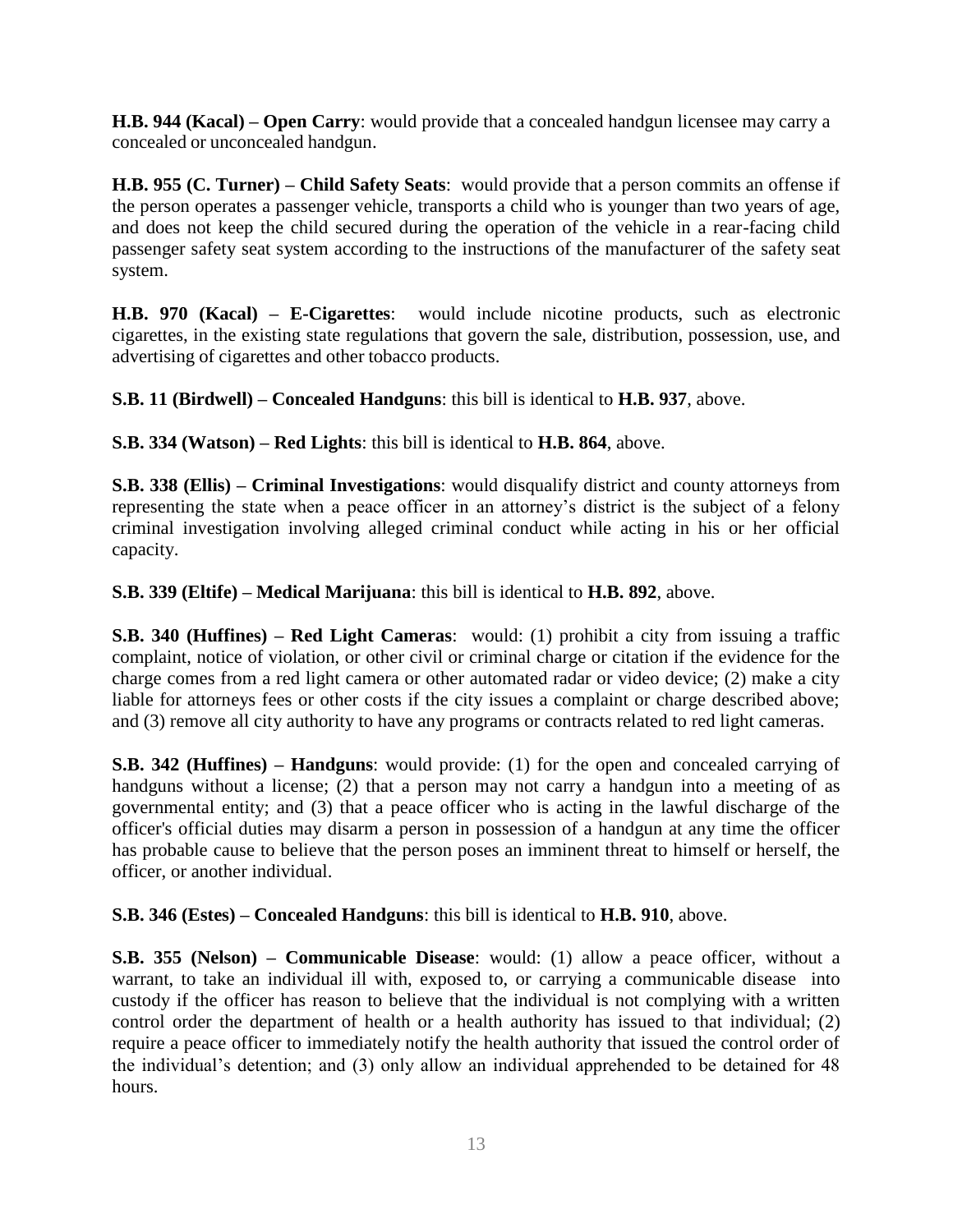**S.B. 359 (West) – Emergency Detention**: would: (1) authorize a peace officer to take a person into custody who has been admitted to a mental health facility, a hospital or hospital emergency room, or emergency medical care facility; (2) authorize a mental health facility, a hospital or hospital emergency room, or emergency medical care facility to detain a person who voluntarily requests treatment from the facility or who lacks the capacity to consent to treatment if: (a) the person expresses a desire or attempts to leave before the exam or treatment is complete; and (b) a physician at the facility believes that the person has a mental illness and there is a substantial risk of serious harm to the person or others unless the person is immediately restrained, and there is insufficient time to file an application for emergency detention; and (3) require a facility to release a person detained under (2), above, after four hours unless the facility arranges for a peace officer to take the person into custody or an order of protective custody is issued.

**S.B. 366 (Garcia) – Automotive Wrecking and Salvage Yards**: would increase the maximum civil penalty for a person who operates an automotive wrecking and salvage yard in violation of state law from \$1,000 to \$5,000.

## **Transportation**

**S.B. 341 (Huffines) – Transportation Funding**: would provide that: (1) in each state fiscal year beginning on or after September 1, 2017, the comptroller shall deposit to the credit of the state highway fund all money that is received from the motor vehicle sales tax; and (2) money deposited to the credit of the state highway fund under this section may not be used for toll roads.

#### **Utilities and Environment**

**H.B. 30 (Larson) – Brackish Groundwater Development**: would: (1) require each regional water planning group to indicate in their regional water plan opportunities for and the benefits of developing large-scale desalination facilities for brackish groundwater or seawater that serve local or regional brackish groundwater production zones; (2) require the Texas Water Development Board to prepare a biennial progress report identifying and designating local or regional brackish groundwater production zones in area of the state with moderate to high availability and productivity of brackish groundwater that can be used to reduce the use of freshwater; (3) require groundwater conservation district to adopt rules for the issuance of permits to withdraw brackish groundwater from a well in a designated brackish groundwater production zone for a project designed to treat brackish groundwater to drinking water standards; and (4) provide for a minimum term of 30 years for a permit issued for a well the produces brackish groundwater from a designated brackish groundwater production zone.

**H.B. 835 (Larson) – Brackish Groundwater**: would: (1) require the Texas Water Development Board to prepare a biennial progress report identifying and designating local or regional brackish groundwater production zones in area of the state with moderate to high availability and productivity of brackish groundwater that can be used to reduce the use of freshwater; (2) allow a person or entity with a legally defined interest in groundwater in a groundwater conservation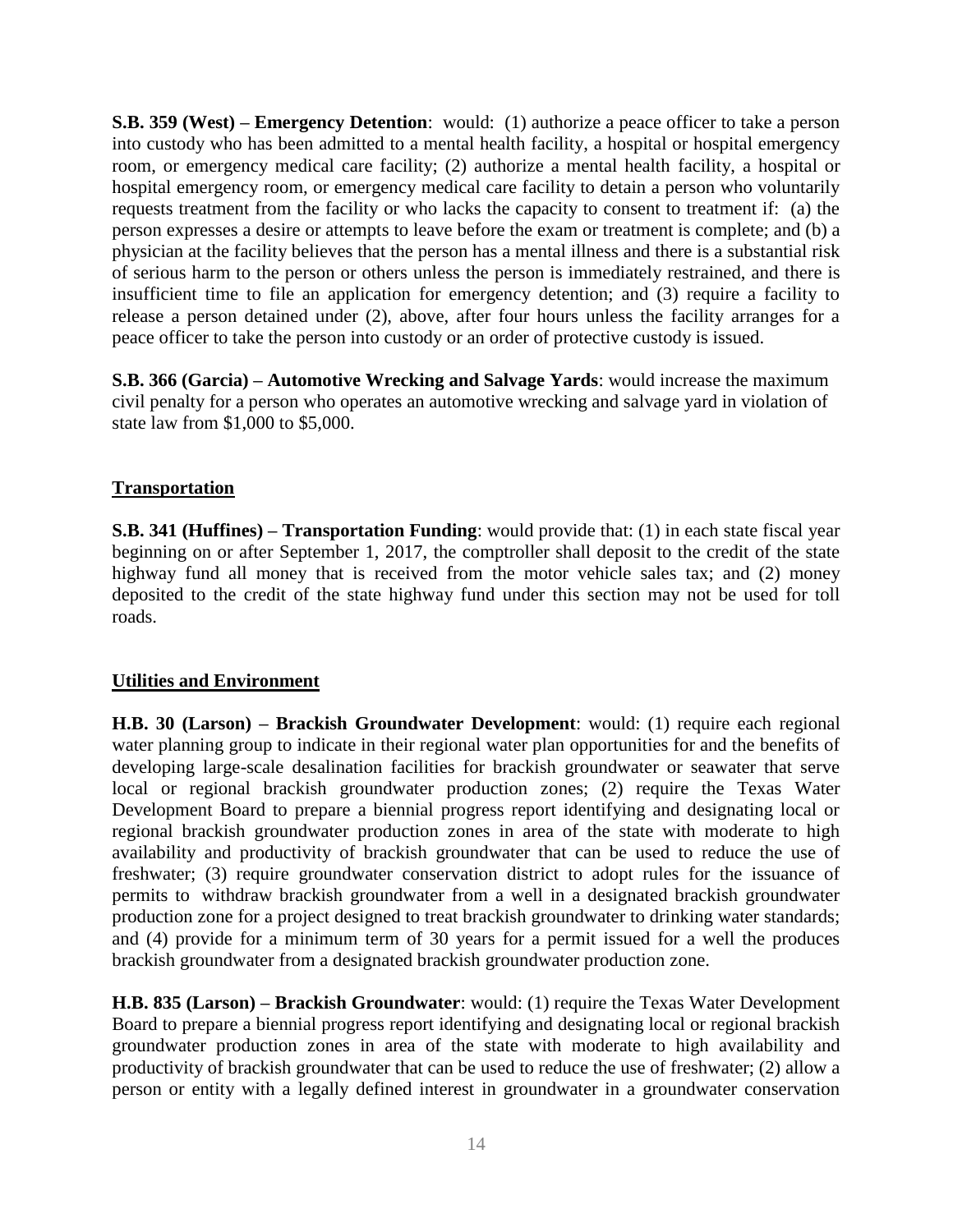district to petition that district to establish a brackish groundwater management zone; and (3) require the groundwater conservation district to allow withdrawals and rates of withdrawal from a brackish groundwater management zone that can be demonstrated as not having an impact on aquifers.

**H.B. 836 (Larson) – Brackish Groundwater**: would: (1) allow the Texas Water Development Board to designate brackish groundwater production zones; (2) provide restrictions on where brackish groundwater production zones may be located; (3) allow a person or entity with a legally defined interest in groundwater to petition a groundwater conservation district to designate a brackish groundwater production zone; (4) require the Texas Water Development Board to develop guidance documents addressing the technical contents of petitions to designate brackish groundwater production zones; and (5) require that permits issued by a groundwater conservation district in a brackish groundwater production zone be equal to the expected project financing term.

**H.B. 848 (Schaefer) – Backflow Prevention Assembly Testing**: would prohibit the Texas Commission on Environmental Quality from requiring work experience for the issuance of a backflow prevention assembly tester license.

**H.B. 857 (Sanford) – Renewable Energy**: would repeal the state's goals for renewable energy and repeal the current law mandating that an electric utility allow interconnection of a small solar or wind system.

**H.B. 862 (Fallon) – Electric Transmission Lines**: would provide that an investor owned electric utility, on the date the it files an application for a certificate for a proposed transmission line facility, shall mail notice of the application to – among others – all landowners, as stated on the current county tax roll, whose land would become subject to an easement or other property interest if the application is granted.

**H.B. 912 (Isaac) – Wastewater Discharge Permits**: would require the Texas Commission on Environmental Quality to dismiss a city's protest of a wastewater discharge permit if the city is subject to less stringent wastewater treatment requirements than the requirements established by the permit.

**H.B. 928 (Guillen) – Drought Contingency Plans**: would: (1) require retail public water suppliers that provide potable water service to 3,300 or more connections to include, in each drought contingency plan submitted to the TCEQ, an evaluation of the effectiveness of strategies in the plan that were implemented during any period of significant drought that occurred in the preceding five years; (2) require a public water supplier to notify TCEQ not later than the fifth business day after the date the supplier implements, changes the manner of implementing, or ceases to implement a mandatory provision of the supplier's drought contingency plan; and (3) task the Water Conservation Advisory Council with recommending methodologies for conducting drought contingency plan evaluations. (Companion bill is **S.B. 329** by **Hinojosa**.)

**H.B. 930 (Miller) – Water Well Drillers**: would create a field operations program comprised of qualified employees of cities that have entered into a Memorandum of Understanding with the